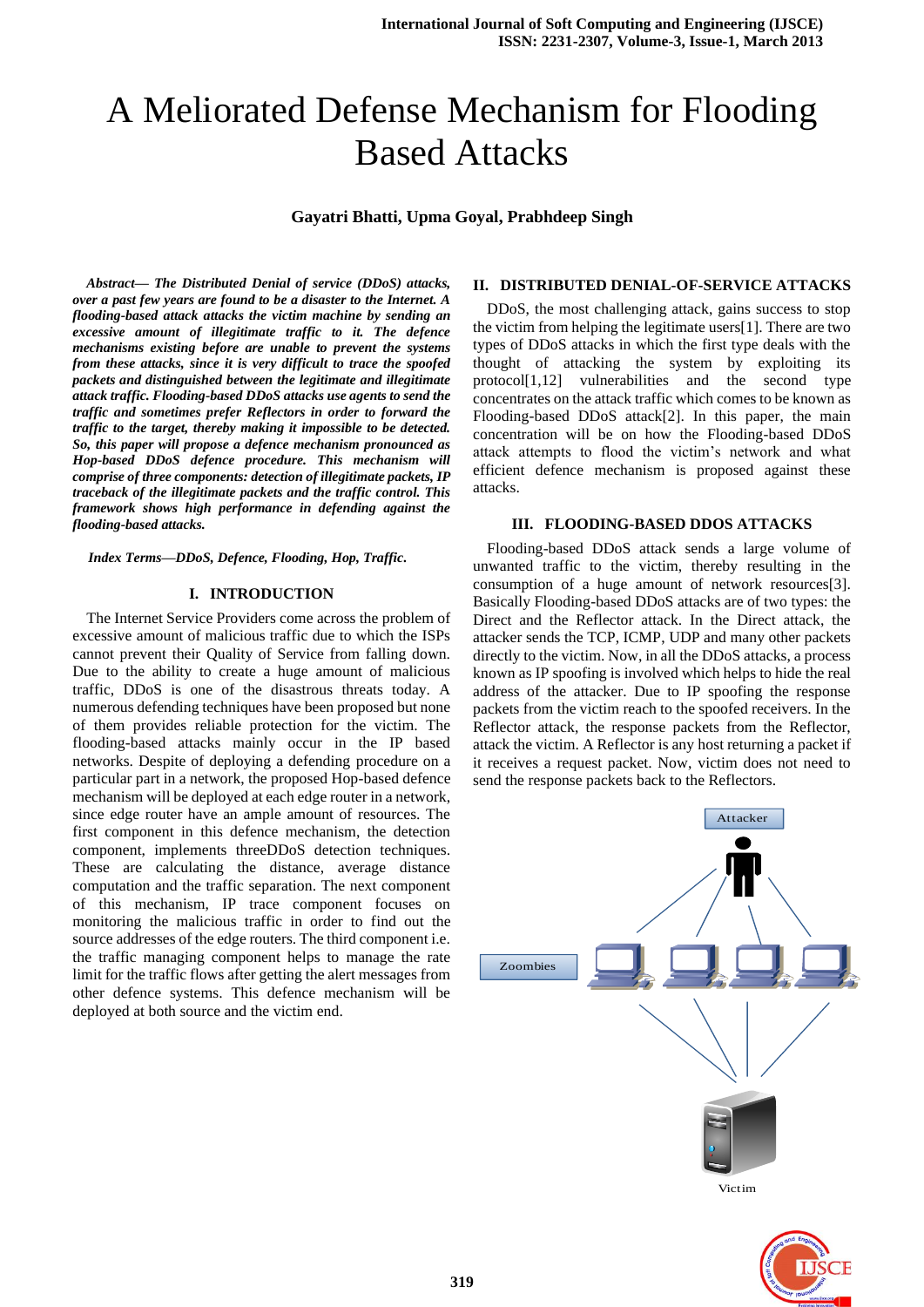## **A Meliorated Defence Mechanism for Flooding Based Attacks**



Fig. 1 Architecture of Direct and Reflector Flooding Attacks

Direct attacks involve three mechanisms: TCP SYN flooding, ICMP echo flooding and UDP data flooding. On the other hand, Reflector attacks depend upon the protocol features in the victim. The protocol sending a response message to the victim will be used for the Reflector attack. The Packet Amplification Technique can be further utilised by the attacker in order to create a stronger Reflector attack.To tolerate the Flooding-based attacks, one must increase the bandwidth and resources of the network[4][5]. Now, The different types of Flooding-based attacks are:

# *A. ICMP Flooding-based Attack*

This attack, also known as Smurf attack uses ICMP REQUEST and ECHO REPLY messages to carry control information. The source address of ICMP ECHO REQUEST message is set as the victim address. As a result of which the ICMP ECHO REPLY message will be forwarded to the victim instead of the real request message sender. Here, if we use an amplifier to broadcast the ECHO REQUEST messages to all the IP addresses in the subnet, the effect of the attack will be amplifying. Larger the number of ICMP ECHO REPLY messages, more will be the consumption of bandwidth and resources in the victim.

# *B. TCP SYN Flooding-based Attack*

In this type of attack, the client first sends a TCP SYN packet, deciding the memory block to be used for connection control, to the server with the client's request of connection establishment. The TCP SYN ACK packet will be forwarded back to the client by the server with a sequence number and other server information. Finally, client will send a TCP ACK packet back to the server, confirming that it had received server's ACK packet. This is called the Three-way handshake procedure. The actual TCP data communication can be started after the connection establishment. . If large number of TCP SYN packets is received in a short period of time, the server will run out of the memory. The IP spoofing technique can also be triggered in this type of attack. So, in order to increase the speed of memory recycling, one proposed solution can be lowering the TCP time out.

# *C. UDP Flooding-based Attack*

UDP Flooding-based attack also known as the Trinoo attack sends numerous UDP packets at random ports in order to attack the victim. This results in the consumption of a large amount of bandwidth at the victim end, thereby making the connection unavailable for the legitimate traffic. Basically, UDP flooding-based attack is a Direct attack but if the attacker sets the source address as another victim's address, this attack can be a Reflector attack. UDP based communication has no built in mechanism to maintain the flows of the networks, thereby making it even harder to detect the spoofed traffic at the victim end. In order to deal with this problem, the victim must set up a defence mechanism in the upstream network.

# *D. DNS Amplification Attack*

It is a new kind of Reflector attack which uses recursive name servers to create an Amplification effect. In this type of attack, the sender forwards a very small sized packet and receives a large sized response packet back by the DNS server. DNS Amplification attack is much harder to defend against than to defend against the normal DDoS attacks. This is because there is the presence of complex interactive mechanisms between the clients and DNS server, and among the DNS servers themselves[6].

# **IV. SURVEY OF DDOS ATTACKS**

The first most DoS attack was carried out by David Dennis, a thirteen year old student at University High School in 1974. In late 1990s, Internet Relay Chat (IRC) was very popular which caused IRC chat floods[7,11] there by forcing all the users within a channel to logout and they gain the access. In August 1999, a tool named Trinoo[8] was used to disable the University's computer network for over two days which resulted in the first large scale DDoS attacks[9,10]. During February 2000, the most well-known websites[10, 11] including Yahoo, CNN, and Amazon came down due to these attacks. In 2002, another disastrous DDoS threat came into notice which targeted all the thirteen Internet's root domain name service (DNS) servers. In 2003, the DDoS attacks took hold on the web sites like Clickbank and Spamcop. In 2004, Qatar-based Al-Jazeera News was took down by DDoS attacks. In 2007-2008, DDoS attacks were used as a part of cyber wars against Estonia and Georgia by Russia. In 2009, many heavy DDoS attacks targeted South Korean, Iranian Government and American web sites. In the same year, Facebook, Twitter, Google were also targeted by such attacks. In year 2010, some Anonymous, using DDoS attacks took down the Operations Payback.in year 2011-2012, Hacktivists targeted Operation Tunishia, Operation Sony, Operation Russia, Operation India, Operation Japan etc. using such attacks[13,14,15].

 Over these years, it has also been surveyed that the largest targets of the DDoS attacks are customers. Network infrastructure and service infrastructure are also influenced by these attacks. So here, a fig. 1 is drawn in order to illustrate the target of DDoS attacks.

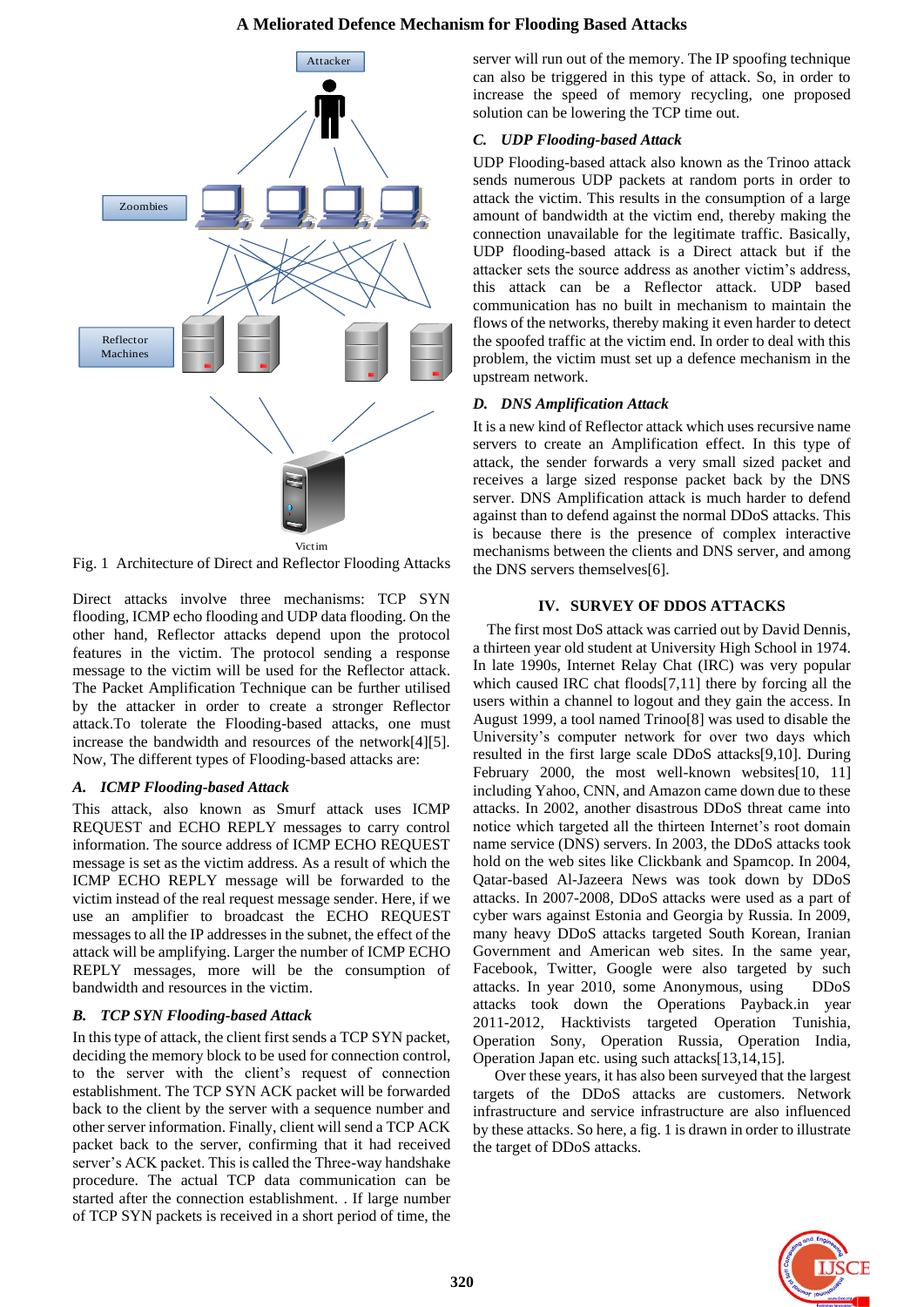## **International Journal of Soft Computing and Engineering (IJSCE) ISSN: 2231-2307, Volume-3, Issue-1, March 2013**



Fig. 2 Victim of DDoS Attacks Following table represents different kinds of flooding-based attacks, along with their effects and defence mechanisms.

#### TABLE I. FLOODING-BASED DDOS ATTACKS, THEIR EFFECTS AND DEFENSE MECHANISMS

| S.N      | Name of                        | <b>Function of the</b>                       | Solution against the                             |
|----------|--------------------------------|----------------------------------------------|--------------------------------------------------|
| 0.<br>1. | the attack<br><b>UDP Flood</b> | attack<br>Where both legitimate              | attack<br>Provide<br>the                         |
|          |                                | and illegitimate packet                      | sufficient<br><b>ISP</b>                         |
|          |                                | flows will not reduce<br>their sending rates | service so that one<br><b>DOS</b><br>host cannot |
|          |                                |                                              | you.                                             |
| 2.       | <b>ICMP</b>                    | Bandwidth attack that                        | ScreenOS, providing                              |
|          | (Ping)                         | uses ICMP packets                            | a Screening option                               |
|          | Flood                          |                                              | which<br>sets<br>a<br>threshold that once        |
|          |                                |                                              | exceeded invokes                                 |
|          |                                |                                              | ICMP<br>flood<br>the                             |
|          |                                |                                              | attacks                                          |
| 3.       | <b>SYN Flood</b><br>Attack     | Exploit<br>the<br>vulnerabilities<br>of      | Filtering, increasing<br>backlog,<br>reducing    |
|          |                                | TCP/IP protocol<br>and                       | <b>SYN-RECEIVED</b>                              |
|          |                                | perform<br>three<br>way                      | Timer, SYN cookies                               |
|          |                                | handshake                                    | eliminating<br>the                               |
|          |                                |                                              | resources allocated<br>to the target host.       |
| 4.       | Ping of                        | Sends<br>multiple                            | Add checks for each                              |
|          | death                          | malformed<br>or                              | IP<br>incoming                                   |
|          |                                | malicious pings to a                         | fragment<br>telling                              |
|          |                                | computer                                     | whether the packet is<br>invalid or valid.       |
| 5.       | Amplificati                    | Attacker makes<br>a                          | Using<br>high                                    |
|          | on attack                      | request that generates a                     | performance<br>OS.                               |
|          |                                | larger response                              | load<br>balancer,                                |
|          |                                |                                              | limiting<br>the<br>connection, limiting          |
|          |                                |                                              | the connection rate.                             |
| 6.       | <b>DNS Flood</b>               | Attacks<br>both                              | Radware<br>carrier                               |
|          |                                | infrastructure and DNS                       | solution,<br>allowing                            |
|          |                                | application                                  | continuous<br><b>DNS</b><br>service even under   |
|          |                                |                                              | attack<br>the<br>and                             |
|          |                                |                                              | mitigating the DNS                               |
| 7.       | <b>HTTP GET</b>                | Attackers send a huge                        | attack.<br>NS FOCUS provides                     |
|          | Flood                          | flood of requests to the                     | web<br>application                               |
|          |                                | server and consume its                       | firewall, Intrusion                              |
|          |                                | resources                                    | prevention<br>system,                            |
|          |                                |                                              | carrier-grade<br>anti-DDOS system.               |
| 8.       | <b>HTTP</b>                    | Large volume of POST                         | Authentication<br>on                             |
|          | <b>POST</b>                    | requests are targeted to                     | web<br>application,                              |
|          | Flood                          | the server so that the<br>server<br>stops    | ensuring<br>only<br>identified list<br>of        |
|          |                                | responding                                   | authenticated<br>and                             |
|          |                                |                                              | authorized users.                                |
| 9.       | <b>IGMP</b>                    | Consumes large                               | On receiving each                                |
|          | Flood                          | amount of network                            | IGMP packet check                                |

|     |                          | bandwidth                                           | the MAC address. If                          |
|-----|--------------------------|-----------------------------------------------------|----------------------------------------------|
|     |                          |                                                     | multicast<br>not<br>a                        |
|     |                          |                                                     | Ethernet<br>address                          |
|     |                          |                                                     | drops the packet.                            |
| 10. | Layer 3 and              | Attackers send high                                 | Begin<br>the                                 |
|     | layer 4                  | flood of data to slow                               | application                                  |
|     | <b>DDOS</b>              | down the web server                                 | transactions,<br>limit                       |
|     | attacks                  | performance, degrades                               | of<br>the<br>rate                            |
|     |                          | the<br>for<br>access                                | transaction.                                 |
|     |                          | legitimate<br>users,                                |                                              |
| 11. |                          | consume bandwidth                                   |                                              |
|     | <b>TCP Flag</b><br>Abuse | Emerged from out of<br>state requests or TCP        | Install patches<br>to<br>guard against these |
|     | Flood                    | messages with<br>odd                                | attacks<br>which we                          |
|     |                          | combinations<br>or                                  | limit the ability of an                      |
|     |                          | modifications<br>the<br>to                          | intruder<br>take<br>to                       |
|     |                          | control bits in the TCP                             | advantage of these                           |
|     |                          | headers                                             | attacks.                                     |
| 12. | <b>TCP</b>               | Overloads the target's                              | Packet sniffer which                         |
|     | Fragment                 | processing of TCP                                   | the<br>detects<br>all                        |
|     | Flood                    | messages in order to                                | illegitimate packets.                        |
|     |                          | the<br>reconstruct                                  |                                              |
|     |                          | datagram                                            |                                              |
| 13. | Volume                   | Includes UDP floods,                                | Incapsula absorbs                            |
|     | <b>Based</b>             | ICMP floods and other                               | the attack with the                          |
|     | Attack                   | spoofed packet floods                               | global network                               |
| 14. | Reflector                | third<br>Where<br>parties                           | <b>DERM</b>                                  |
|     | Attack                   | the<br>bounce<br>attack<br>traffic from attacker to | (Deterministic Edge<br>Marking),<br>Router   |
|     |                          | the target                                          | helps in identifying,                        |
|     |                          |                                                     | tracking and filtering                       |
|     |                          |                                                     | the attack.                                  |
| 15. | Smurf                    | Attackers use<br><b>ICMP</b>                        | Ingress<br>filtering,                        |
|     | Attack                   | echo request packet to                              | configuring all the                          |
|     |                          | generate DOS attacks                                | hosts and routers not                        |
|     |                          |                                                     | to respond to ICMP                           |
|     |                          |                                                     | requests and not to                          |
|     |                          |                                                     | forward the packets                          |
|     |                          |                                                     | directly to broadcast                        |
|     |                          |                                                     | addresses.                                   |

## **V. PROPOSED SOLUTION: HOP-BASED DDOS DEFENCE MECHANISM**

The Hop-based DDoS defence system is deployed in each edge router of the network, due to which the defence system at the victim end edge router can easily detect the attack[16]. However, the heavy attacks at the victim end edge router are impossible for the defence system to react against. Basically, in our framework, the detection of and response to the flood attacks happen at the edge routers. This is because the edge router has an ample amount of resources resulting in less traffic at the edge network. Hop-based attack traffic rate limit control will be triggered in the source end edge network after getting an alert message from the defence system of the victim end edge network to drop the spoofed packets effectively. Now, the alert messages used are of three types: request messages, update messages and cancel messages in order to defeat the flood attacks in different phases.

The three Components of Hop-based DDoS Defence Mechanism is shown in fig. 3 and explained as follows:

# *A. The Detection Component*

This component works in the following steps:

1. Computes the distance using a Single-Bit Field

This portion of the Detection Component calculates the number of hops; a packet has travelled from an edge router to a victim. Here, the Fast InternetTrace back (FIT) technique[17] is used in order to find out the entire source end edge network. This technique uses only a single bit in the IP Identification field to mark the distance. During transit, every router decrements the TTL value of an IP packet by one. So,

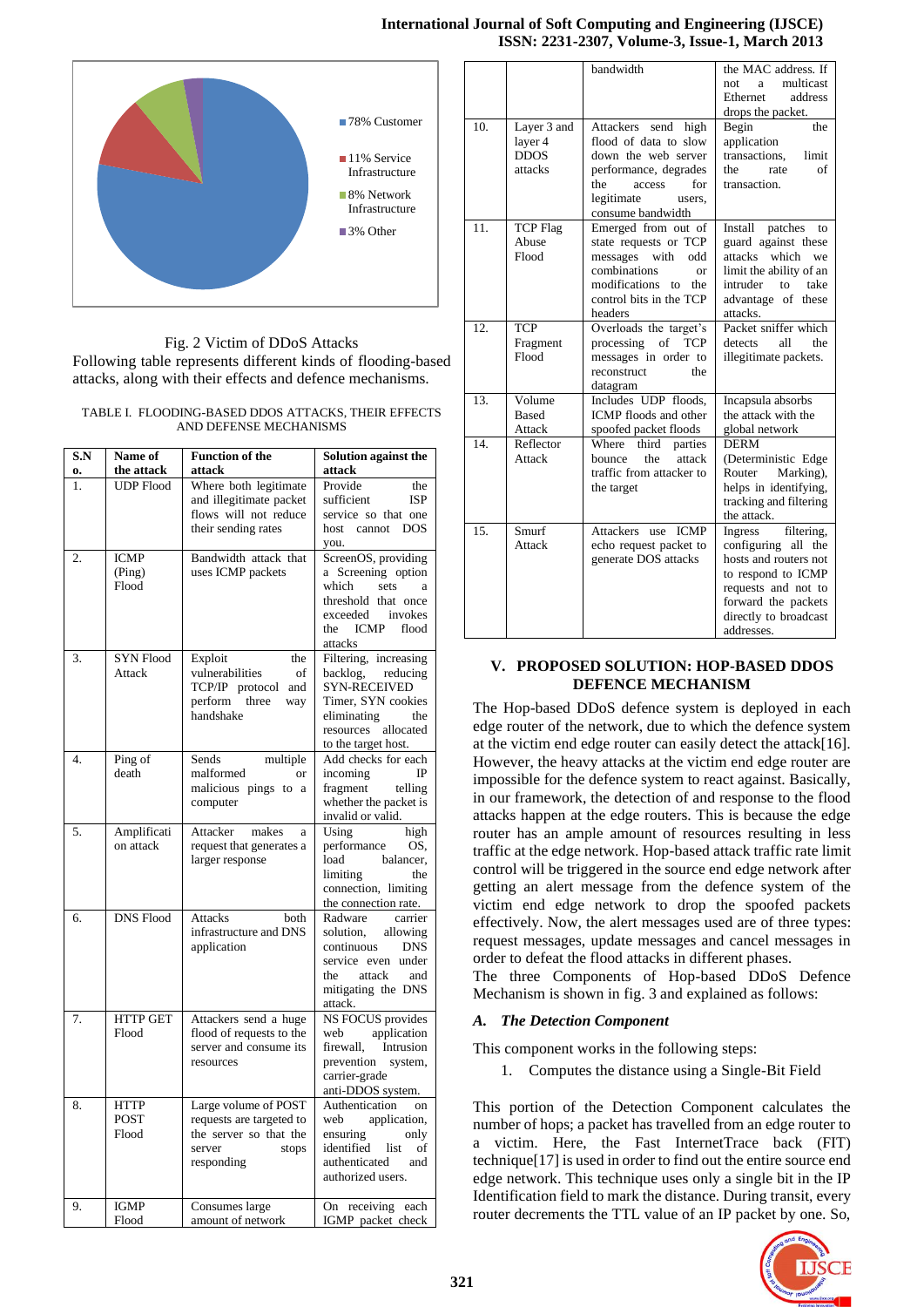the distance calculated will be number of hops made by the packet to reach the victim.

## 2. Calculates the Average distance

This portion detects the changes of mean distance values. A technique called Exponential Smoothing Estimation Technique (ESET) is used which will calculate two things: the mean value of the distance and the Mean Absolute deviation (MAD) value at the next time interval. Here, at the next time interval, we set a scope for the legal value. Any value, out of the legal scope will be thought of as anomalous.

## 3. Separates the attack traffic

This portion of the Detection Component detects the changes found in the separated traffic rates. This is done on the basis of the technique called Minimum Mean Square Error (MMSE). Here, separate the traffic based on different traffic arrival rates on each distance values. In this portion, the arrival rate and the deviation will be calculated by using MMSE and MAD model.

## *B. IP Trace Component*

This component helps to find the source end edge routers which forward the attack traffic. By using the FIT technique, find the IP addresses of all the source end edge routers on the basis of information in the attack packets. This technique calculates a Hash of the IP addresses of the edge routers and splits the Hash into n fragments, keeping n as a global constant. There is no need to add any defence mechanism into the core routers; it will itself detect the anomalous traffic by scanning the Hash table in order to find out the real IP address of the source and edge router.

## *C. Traffic Manage Component*

The purpose of this component is to limit the rate of the attack traffic in order to protect the victim end edge network from the attack. Also, it decreases the percentage of the whole attack traffic. So, set up a rate limit on those edge routers which are close to the attacker. To rate limit the attack traffic, this paper will propose a distance based Max-Min rate limit technique. This technique will allocate bandwidth among all the incoming traffic packets from those routers forwarding the attack traffic. The rate limits will be on the basis of packet drop histories of individual routers which will affect the final value of rate limit of each router. The traffic value exceeding this limit will detect an attack[18].





# VI. CONCLUSION

After examining the complete scenario of the Flooding attacks i.e. how they perform, what are their consequences etc. the conclusion is that the disastrous effects of Flooding attacks has captured a very stronger pace and to detect the DDoS attacks quickly and efficiently, solution is proposed called Hop-based DDoS detection mechanism, working in three phases-Detecting, Tracing and Managing the traffic, so that the system incurs a little communication overhead and yields legitimate data.

## **ACKNOWLEDGMENT**

Foremost, we Gayatri Bhatti and Upma Goyal would like to express our sincere gratitude to our Head of the Department, Mr Rajdeep Singh and our guide Mr Prabhdeep Singh for their continuous support, their patience, motivation, immense knowledge and their complete guidance for this research paper.

## **REFERENCES**

- [1] C. Douligeris and A. Mitrokotsa, "DDoS attacks and defense mechanisms: Classification and state-of-the-art," Computer Networks: the Int. J. Computer and Telecommunications Networking, Vol. 44, No. 5, April 2004, pp. 643–666.
- [2] J. Mirkovic, S. Dietrich, D. Dittrich, and P. Reiher, "Internet Denial of Service: Attack and Defense Mechanisms," Prentice Hall PTR, December 2004.
- [3] R. K. C. Chang, "Defending against Flooding-Based Distributed Denial-of-Service Attacks: A Tutorial," IEEE Communications Magazine, pp. 42-51, October 2002.
- [4] J. Jung, B. Krishnamurthy, and M. Rabinovich, "Flash crowds and denial of service attacks: Characterization and implications for cdns and web sites," in Proceedings of the International World Wide Web Conference, May 2002, pp. 252–262.
- [5] G. Carl, G. Kesidis, R. Brooks, and S. Rai, "Denial-of-service attack detection techniques," IEEE Internet Computing, Vol. 10, No. 1, January 2006, pp. 82-89.
- [6] J. Jiang and S. Papavassiliou, "Detecting network attacks in the internet via statistical network traffic normality prediction," Journal of Network and System Management, Vol. 12, No. 1, 2004, pp. 51-72.
- [7] S. Tanachaiwiwat and K. Hwang, "Differential packet filtering against DDoS flood attacks," ACM Conference on Computer and Communications Security (CCS), Washington, DC, October 2003.
- [8] C. Douligeris and A. Mitrokotsa, "DDoS attacks and defense mechanisms: Classification and state-of-the-art," Computer Networks: the Int. J. Computer and Telecommunications Networking, Vol. 44, No. 5, pp. 643–666, April 2004.
- [9] M. Robinson, J. Mirkovic, M. Schnaider, S Michel, and P. Reiher, "Challenges and principles of DDoS defense," SIGCOMM 2003.
- [10] B. Bencsath and I. Vajda, "Protection against DDoS attacks based on traffic level measurements," Western Simulation MultiConference, San Diego, California, USA, January 2004.
- [11] N. Noureldien, "Protecting web servers from DoS/DDoS flooding attacks: a technical overview," International Conference on Web-Management for International Organisations. Geneva, October 2002.
- [12] G.Bhatti, R.Singh and P.Singh, "A look back at Issues in the layers of TCP/IP Model," International Journal of Enhanced Research in Management & Computer Applications, Vol. 1, Issue 2, November 2012.
- [13] Y. He, T. Liu, and Q. Cao, "A survey of low-rate denial-of-service attacks," Journal of Frontiers of Computer Science & Technology, 2008.
- [14] T. Peng, C. Leckie, and K. Ramamohanarao, "Survey of Network-Based Defense Mechanisms Countering the DoS and DDoS Problems," ACM Computing Surveys 39.
- [15] K. Hoffman, D. Zage, and C. Nita-Rotaru, "A survey of attack and defense techniques for reputation systems," ACM Computing Survey 42, 2010.
- [16] R. Mahajan, S. Floyd, and D. Wetherall, "Controlling high- bandwidth flows at the congested router," in Proceedings of ACM 9th International Conference on Network Protocols (ICNP), 2001, pp. 192-201.
- [17] A. Yaar, A. Perrig, and D. Song, "FIT: fast internet traceback," in Proceedings of the 24th Annual Joint Conference of the IEEE Computer and Communications Societies (INFOCOM), 2005, pp.